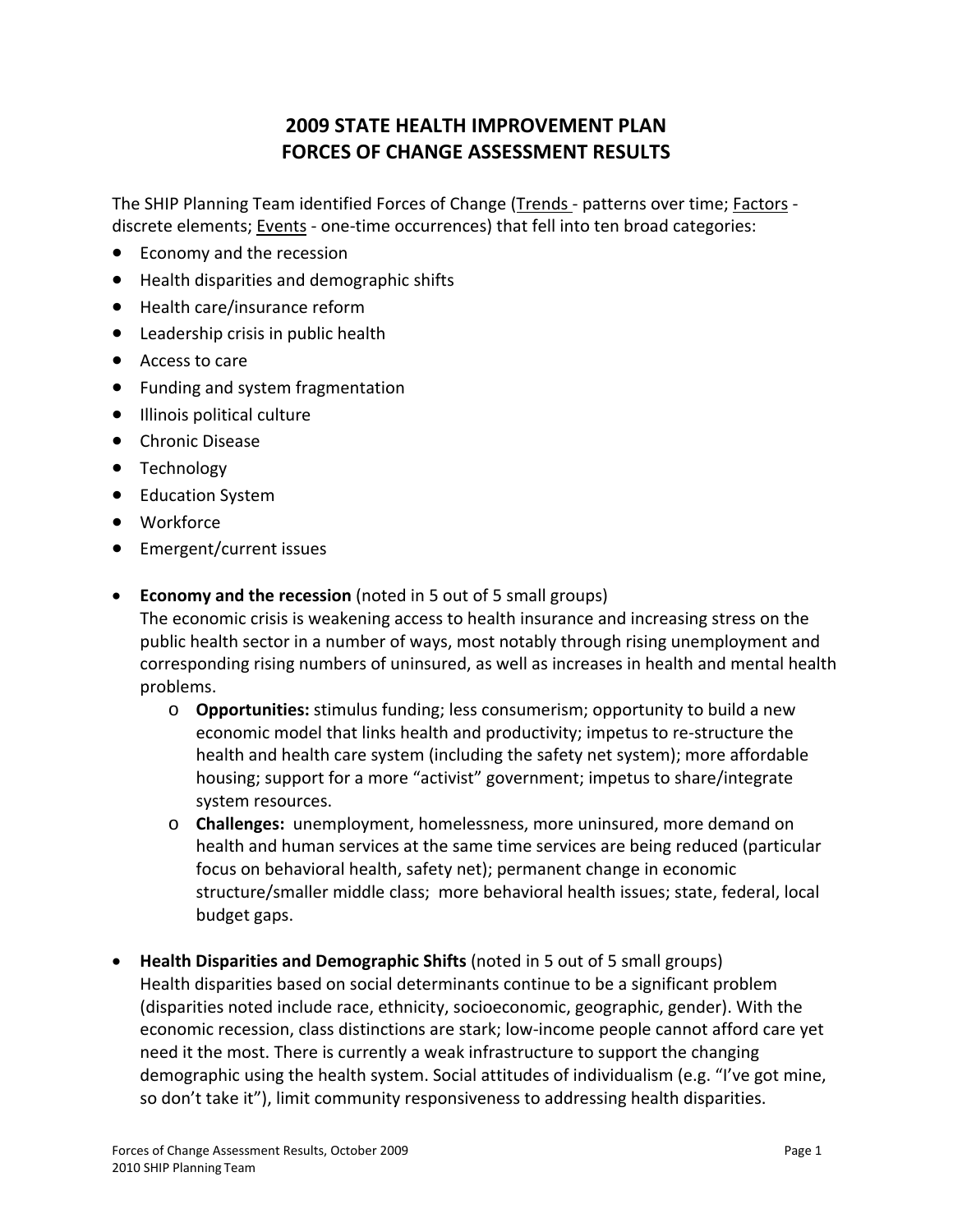- o **Opportunities:** increasing diversity promotes attention to disparities.
- o **Challenges:** cultural & language barriers, need to improve cultural competency of workforce; immigrants vis‐à‐vis healthcare coverage/reform; lack of data to inform interventions, data should drive funding; re‐entering prisoners a particular challenge; low health literacy; aging population/increasing of chronic disease; social determinants drive disparities.
- **Health care/insurance reform** (noted in 4 out of 5 small groups) The current legislative process in Congress to reform the health system is a current event with future ramifications. The public discourse on health reform is exposing ignorance by the general public about how the health system works and operates.
	- o **Opportunities:** increased access to care/insurance; focus on prevention, primary care, cost savings, evidence based medicine; potential for reorganizing health care system, both care and compensation; coordinated networks/medical homes; reduced duplication; community mental health.
	- o **Challenges:** divisive/politically driven process; long timeline for implementation; system may be overwhelmed by new patients/waiting times increase; systems are disconnected; hard to serve a very diverse population/one size won't fit all; lack of understanding by the general public about the need for public health.
- **Illinois political culture** (noted in 4 out of 5 small groups)

Because of the recent corruption in the Governor's Office, there is low public trust in political leadership. The Illinois political environment is dysfunctional, with too much partisanship on public health issues and a lack of evidence‐based decision making. Legislation has both helped and hurt public health.

- o **Opportunities:** President from Illinois; new governor has staff that understand public health; some recent public health successes (e.g. smoke free); pass laws to measure/manage obesity.
- o **Challenges:** legacy of corruption and dysfunction by state government; partisanship; current government is seen as having a loss of power and status; can't wait for state/federal regulators to spearhead change in the local or private sector.
- **Leadership Crisis in Public Health** (noted in 3 out of 5 small groups) There is poor understanding of public health by the Illinois Governor and the General Assembly, and a lack of vision to provide needed, comprehensive funding for the public health system. With the changing landscape, there is no actual commitment to improving the public health system.
	- o **Opportunities:** void in leadership provides plenty of room for new leaders; opportunity to redefine, support and train leaders; development of a general; IDPH could lead policy‐making.
	- o **Challenges:** Lack of vision on public health results in lack of workforce and lack of/fragmentation of funding; disconnect between legislative/election cycle and long‐ term public health needs; state board of health has only advisory role; IDPH needs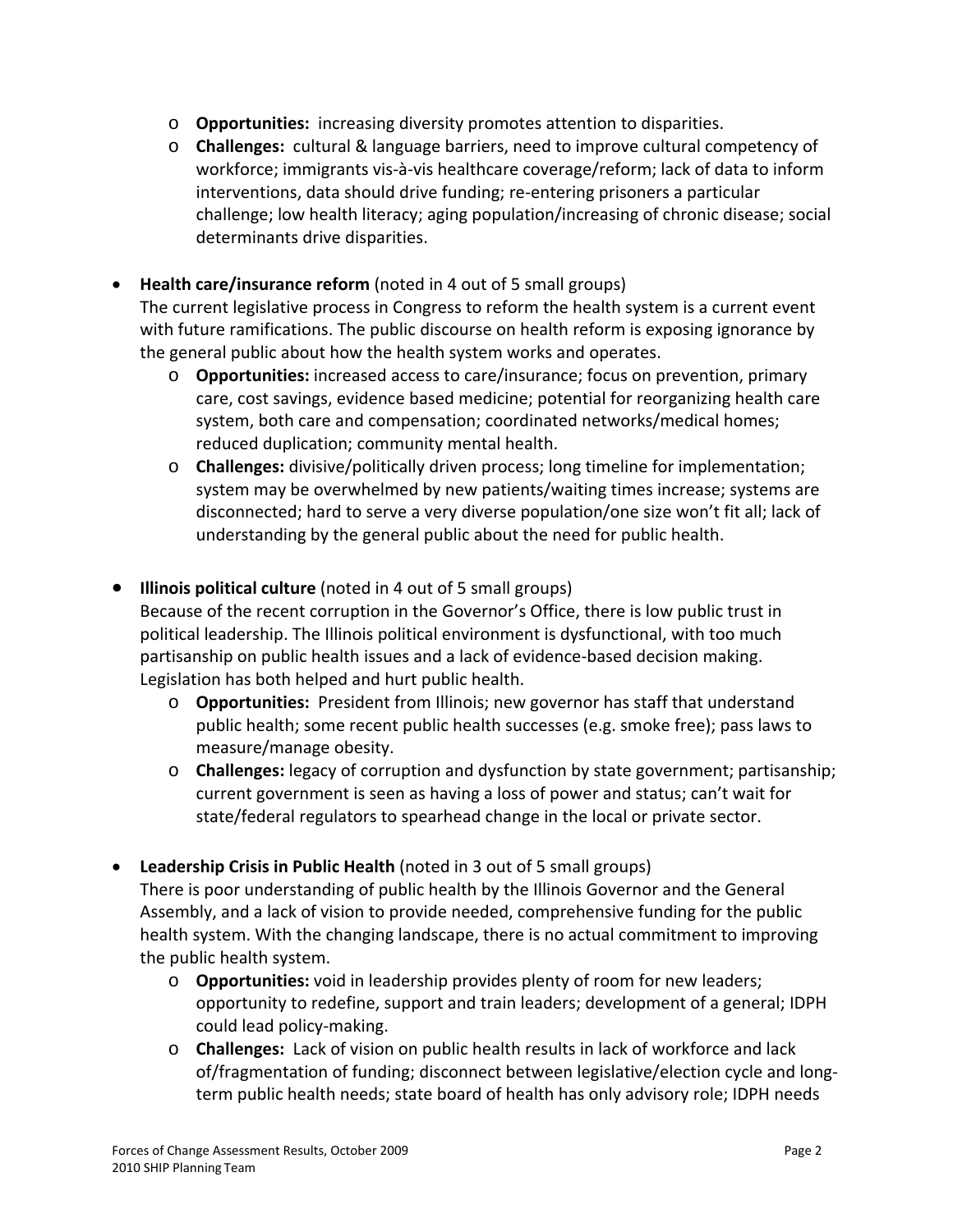more legislative authority to make policy; government needs a more proactive culture; aging leadership – reluctant to "let go".

- **Access to care** (noted in 3 out of 5 small groups)
	- Access to care is fragmented and deteriorating, particularly with the rise in uninsured residents. The public health system is fragmented and more coordination is needed.
		- o **Opportunities:** health insurance reform may increase access to insurance coverage; may promote primary care; increasing understanding by public of health care system resulting from the health care reform debate; potential to disseminate information via community infrastructure.
		- o **Challenges:** Illinois is a net loser of medical school grads; fragmentation and deterioration of health care and public health system; increasing uninsured; unequal services rural/urban; unequal access to diagnostic and specialty care, particularly for uninsured and minorities; explosion of retail clinics; lack of public/provider interest in providing prevention (focus on acute care).
- **Funding and system fragmentation** (noted in 3 out of 5 small groups) There exists fragmented government involvement in health systems and fragmented funding for public health initiatives.
	- o **Opportunities:** best practice models for coordinating public health, prevention and primary care; infuse public health into government health care agencies; increasing partnerships with non‐traditional partnerships and promotion of multi‐stakeholder alignment; emergency preparedness funding
	- o **Challenges:** disconnect between plans and funds/implementation activities; silos within system/government; across the board cuts threaten core services; lack of policy approaches, e.g. smoking ban; partnership sustainability; staff cuts; time‐ limited funding; silo‐ed funding; chase monetary streams for programming that may not be need‐based.
- **Chronic disease** (noted in 3 out of 5 small groups)

There is an increase in chronic disease, which is exacerbated by the stress of job loss and the economic recession. The rise in obesity rates has also fueled the increase in chronic disease.

- o **Opportunities:** reach out to corporations/leverage commercial interest to promote healthy behaviors/healthy eating (e.g. McDonalds, big box stores); development of food rating systems in grocery stores/restaurants; increasing interest in sugar‐ sweetened beverage tax; increased focus on healthy school lunches; new partners (e.g. impact on national security/armed forces).
- o **Challenges:** marketing of unhealthy foods; fad diets; mis‐information on healthy eating to public; school lunches controlled locally; decrease in school physical education/access to recreation for youth; healthy foods more expensive; food access/food deserts; lack of health literacy; family cultural practices regarding food and exercise; obesity stigma.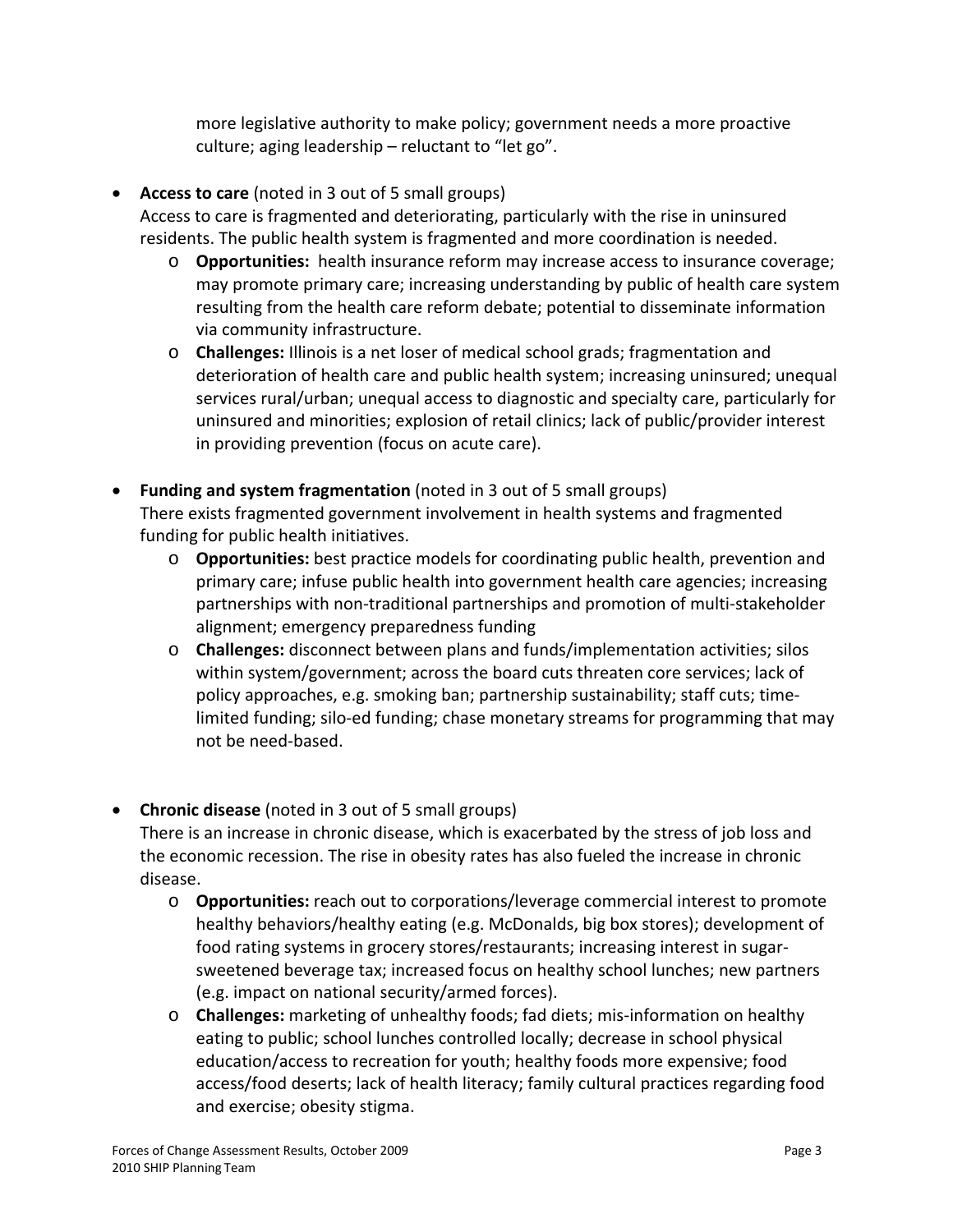**Technology** (noted in 3 out of 5 small groups)

Health Information Technology initiatives are being promoted at the federal and state level. Social networking/IT is changing the ethics of interpersonal relationships between providers and consumers. This also may change the way health information is disseminated.

- o **Opportunities:** provide personal health records/link to health literacy (e.g. through cell phone technology; Health information exchange/electronic medical records improve quality, saves lives, provides data; deliver health education through internet; distance health care.
- o **Challenges:** new technologies are costly to implement; overuse of technological solutions, adds to cost of health care; unequal distribution of higher‐tech tools impacts disparities; not a huge life expectancy gained through technology, prevention more effective; digital divide.
- **Education System** (noted in 3 out of 5 small groups)

The education system hasn't adjusted to changing times. The educational achievement gap highlights the inequality and disparity among underserved and minority populations.

- o **Opportunities:** schools a resource for disseminating health information, promoting healthy behaviors, improving school lunches; create partnerships of education & health.
- o **Challenges:** don't provide comprehensive health education in all schools; failures of education system leading to more low‐skilled workers/low‐income people; economic trends stressing education system even more; education a predictor of health status (disparities).
- **Health Care Workforce** (noted in 2 out of 5 small groups)

Health reform may bring significant change to the health care workforce, both through the increased numbers of workers needed to meet influx of formerly uninsured patients, as well as in response to changes in how health care is delivered (e.g. increased focus on community health delivery).

- o **Opportunities:** increasing number of jobs in health/health care field;
- o **Challenges:** cultural competency of the workforce; too few professionals trained and ready; transition to electronic health records/technology – training, cultural shift.
- **Emergent/Current Issues**
	- o H1N1 (*opportunities:* funding, build systems, raise awareness of public health, *challenge:* diverts attention).
	- o Iraq/Afghan war (*opportunities:* link VA system; *challenges:* returning vets with health problems, reintegration into workforce barriers; drain on resources).
	- o Environment/Climate change (*opportunities:* healthy homes/green living, reducing pollution, new funding opportunities; increasing understanding of environmental health effects; *challenges:* impact of weather changes on agriculture/food supply and weather emergencies).